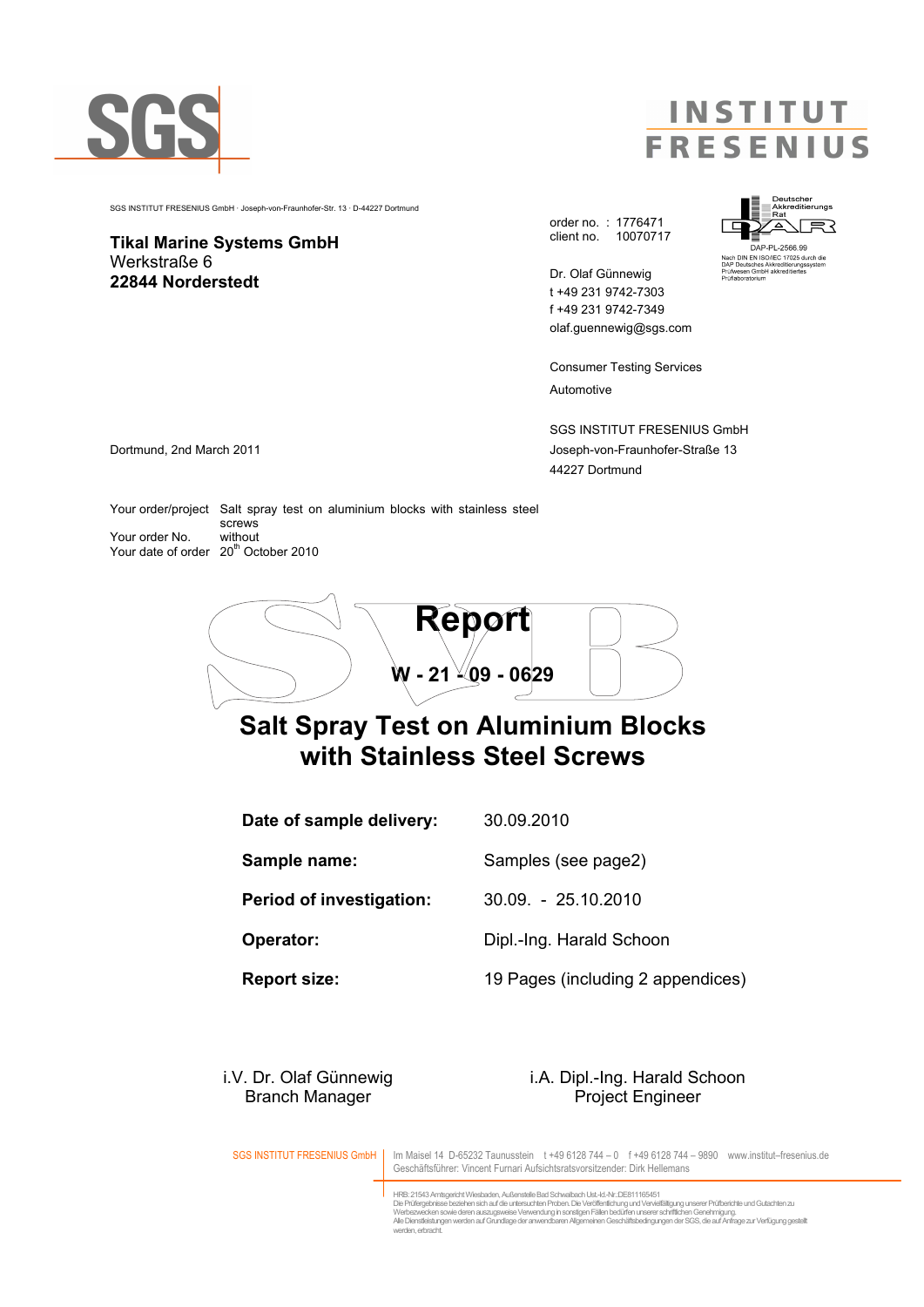

# **INSTITUT FRESENIUS**

### 1. Task

Eight screw connections (M12 stainless steel screws in aluminium blocks) shall undergo a salt spray test according to IEC 60068-2-52 and comparable to the ageing of constructional elements of the deck made of teakwood (see our report W-21-06-0359).

An anti corrosion paste is applied on six of the eight screws before the ageing. A comparable light microscopical investigation of the screw connections shall show if the anti corrosion paste can prevent corrosion.

#### 2. Samples

The following sample has been handed in by the client:

- Samples 1 8: 8 aluminium blocks with M12 stainless steel screws, SAP ID: 100551188 100551195
- Paste 9ff: 10 tubes anti corrosion paste, labelling Tikal Marine Systems, TEF-Gel, SAP ID: 100605935
- 3. Applied Investigation Methods
- Photographic documentation and light microscopical examination of the sample before the salt spray test.
- Ageing of the sample in a salt spray chamber according to IEC 60068-2-52 (severity level 2) and table 1 (In total cycles with  $24 h = 6$  days).
- Visual and light microscopical examination of the sample after salt spray test.
- **Preparation** of two samples (with and without anti corrosion paste) for further investigations.
- Light microscopical examination of the threads of the chosen samples.
- Analysis and report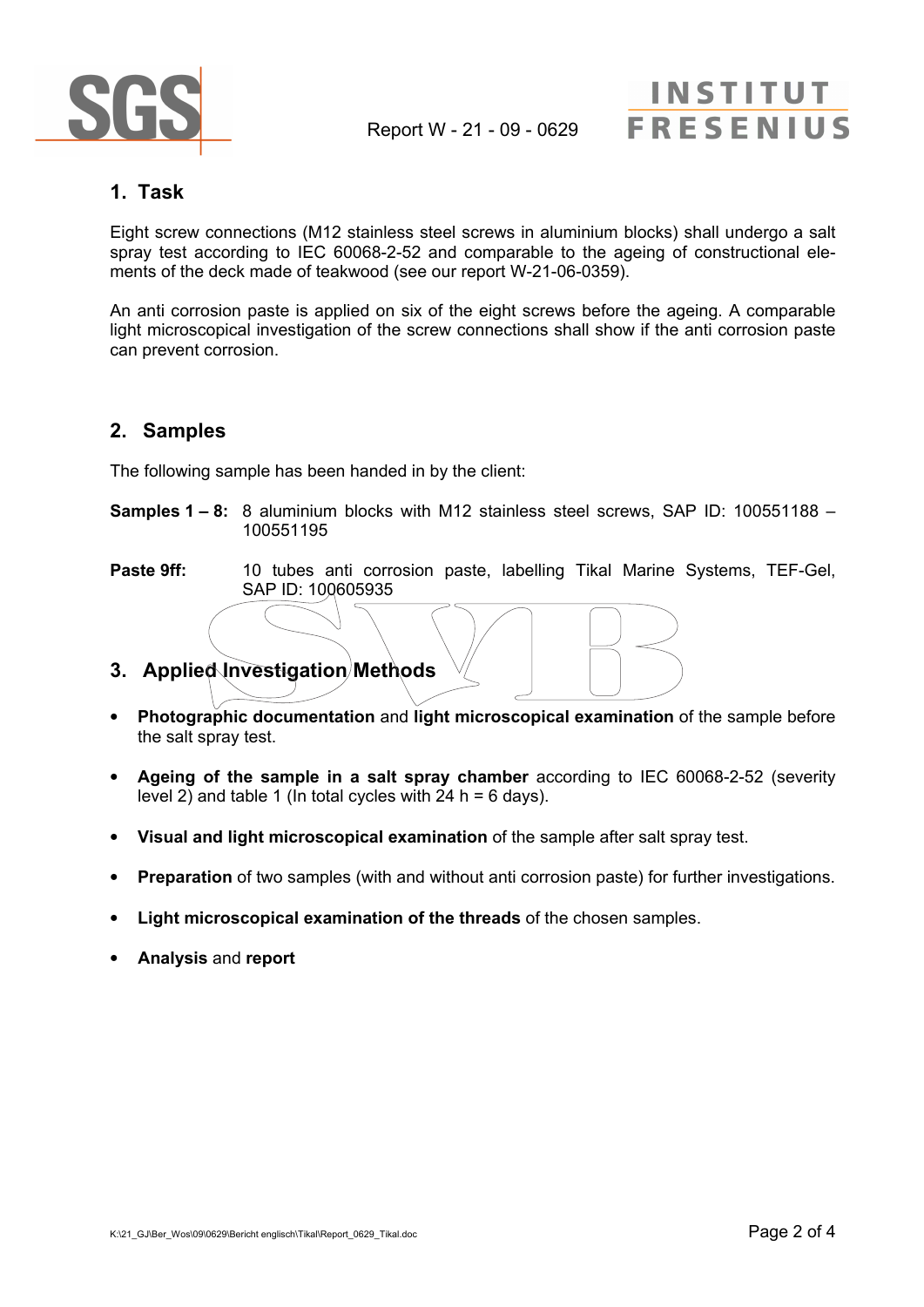

## 4. Results

#### 4.1 Photographic documentation and light microscopical examination of the sample before salt spray test (Appendix 1)

The sample has been photographically and light microscopically documented before the ageing in the salt spray chamber. The photographs and LM micrographs are depicted in tables 1.1 to 1.4. Table 5 includes the photographs of the tubes of the anti corrosion paste provided by the client.

Six of the eight screws have been treated with the anti corrosion paste after the light microscopical investigation. As requested in the instruction manual the anti corrosion paste has been thinly applied on the threads with a brush.

#### 4.2 Ageing of the samples in the salt spray chamber

 $\sqrt{ }$ 

 $\sqrt{ }$ 

The stainless steel screws have been manually screwed into the aluminium blocks as far as they will go. The samples have been aged in the salt spray chamber according to the conditions listed in table 1 which are based on IEC 60068-2-52.

 $\overline{\phantom{a}}$ 

 $\sqrt{ }$ 

| <b>Table 1:</b> Ageing conditions in salt spray chamber |                                 |                                          |
|---------------------------------------------------------|---------------------------------|------------------------------------------|
| <b>Sample</b>                                           | <b>Ageing Time</b>              | <b>Treated with Anti Corrosion Paste</b> |
| Sample 1, SAP 1D 100551188                              | 1 $\text{Cycle} = 24 \text{ h}$ | Yes                                      |
| Sample 2, SAP ID 100551189                              | 2 Cycles = $48 h$               | Yes                                      |
| Sample 3, SAP ID 100551190                              | $3$ Cycles = 72 h               | Yes                                      |
| Sample 4, SAP ID 100551191                              | 4 Cycles = $96 h$               | Yes                                      |
| Sample 5, SAP ID 100551192                              | $5$ Cycles = 120 h              | Yes                                      |
| <b>Sample 6, SAP ID 100551193</b>                       | 6 Cycles = $144 h$              | Yes                                      |
| Sample 7, SAP ID 100551194                              | $3$ Cycles = 72 h               | <b>No</b>                                |
| <b>Sample 8, SAP ID 100551195</b>                       | 6 Cycles = $144 h$              | <b>No</b>                                |

#### 4.3 Inspection of the samples after ageing in salt spray chamber (Appendix 2)

After the ageing the samples have been visually and light microscopically investigated. To do this the excess anti corrosion paste has to be removed from the aluminium blocks and the screws. Tables 2.1 to 2.4 show the results of this examination. The samples treated with anti corrosion paste reveal no signs of corrosion or salt deposits on the surfaces of the screws and the aluminium blocks.